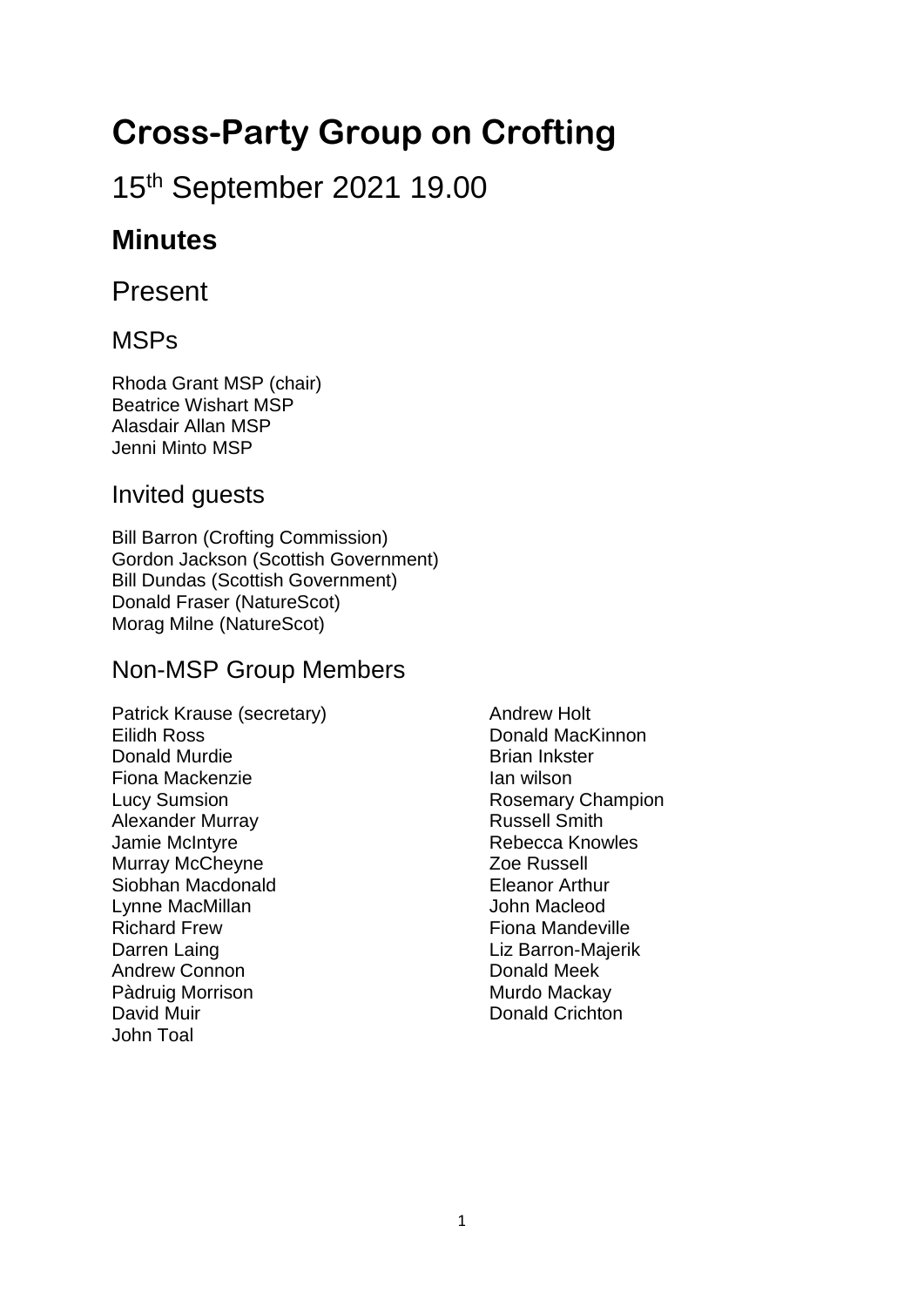# Apologies

Fergus Ewing MSP Edward Mountain MSP Rhona Elrick Malcolm Burr

Yvonne White Christina Nobel Barny McGaskill Miranda Geelhoed

# Agenda item 1

#### **Welcome and apologies**

### Agenda item 2

#### **AGM business – confirmation of group and roles**

Rhoda Grant MSP, Beatrice Wishart MSP, Alasdair Allen MSP and Edward Mountain MSP were nominated and elected as co-conveners of the group. Thanks to co-convenors for agreeing to take on the role.

Patrick Krause was nominated and elected as secretary of the group.

## Agenda item 3

#### **Access to crofts**

Donald MacKinnon, SCF, gave an update on issue of croft prices and lack of regulation restricting access to crofts. The main points included:

- The issue of crofts and tenancies being sold for high prices has been around for a long time but has become more prominent in recent years – it is widely agreed that the market is out of control and crofting is in crisis.
- SCF held some very well attended workshops and set up a working group to discuss this with a focus on solutions.
- It culminated with an open letter being sent to the commissioners from the SCF board, to bring the issues out into the open. No blame. The letter asks the commissioners for their opinion on what the commission needs to regulate the system and for ideas on how to control the market.
- Amongst issues that come up repeatedly is that effective regulation could help to control the market – this may need increased resources and legislation reform.
- The creation of new crofts, on community and private estates, public land, within or outwith the current crofting areas, could help to satisfy demand and get new entrants in.
- Crofting has a lot to offer population, good food, climate change, biodiversity.
- Very disappointed that Programme for Government for this year didn't even mention crofting reform, which had been promised. A letter to the Cabinet Secretary?

#### *Discussion*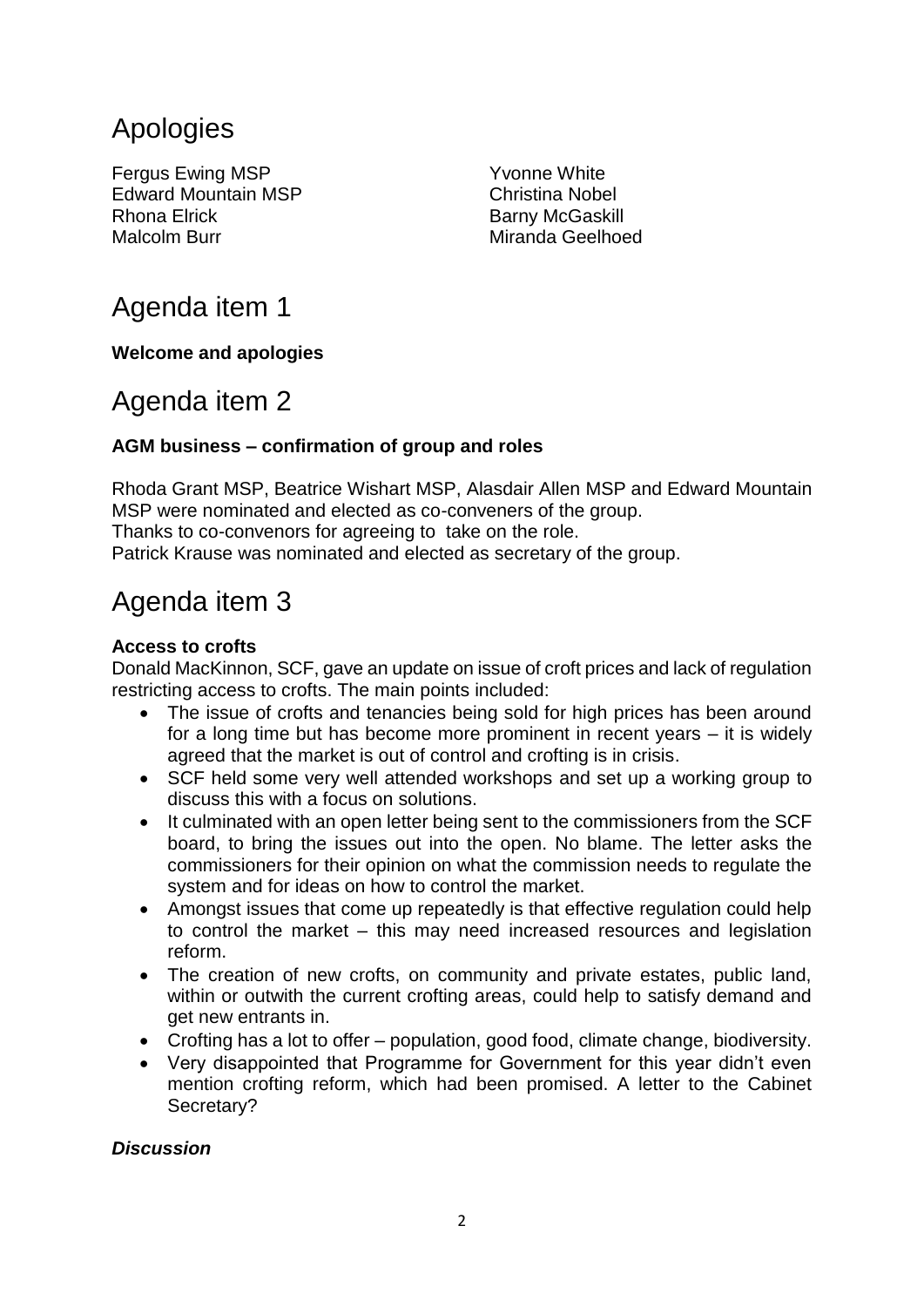Comment: I agree that a letter to the cabinet secretary – or better still, ask her to the next meeting to discuss this issue and to indicate the timetable for law reform.

Comment: Sellers claim that the price (e.g. £200,000) is simply for 'improvements'. Interested to hear of others think this reasonable?

Comment: No its not reasonable, land cannot be 'improved' to that extent. Also, we are talking about sale of tenancies mostly – why don't community landlords, SG and CC get together and cap the price of tenancies?

Comment: Yes goes back a long time – e.g. the Taynult fiasco that triggered a lot of the discussion leading to the 2010 Act, but the 2010 Act didn't resolve the problem, even exacerbated them with many anomalies in law that had to be gathered in The Sump – that SG has not addressed yet. If £200,000 is being paid for a tenancy, as in the Luskentyre scandal, the commission needs to look at the motives of the purchaser, their qualifications, local demand, and if the applicant cannot show a viable crofting plan (not business plan) the application should be denied. The law is clear – it needs to be implements. The largest crofting landlord by far is SG – need to be far more proactive – crofts worked, not neglected, deal with absentees, create new crofts and so on – lead with example.

Comment: When looking at claimed improvements, grant-aid needs to be taken into consideration.

Comment: There are also cases of public money (eg forestry grants) going to crofters who are in breach of their duties - this shouldn't happen.

Comment: Legislation reform isn't in this year's PfG but not excluded from future programmes. There needs to be clarity on what law reform are needed.

Comment: Assignations are examined pretty thoroughly by CC, more the problem is owner-occupied crofts exchanging hands with no regulation and an even bigger problem with 'landlords of vacant crofts'. Is there a danger that, if assignations were more scrutinised, some would buy their crofts to circumvent?

Comment: It is extraordinary – selling crofts for ridiculously high prices, selling tenancies? Is this just a problem in Lewis and Harris? I am astonished. What on earth is going on?

Comment: Tenancies on the mainland have been going for £100,000k+, in Argyll. Lochaber, Wester Ross. Currently one in Dundonnel at o/o £140k

Comment: The problem is the demand for crofts. They have been changing hands for money for decades, but the problems are being caused because the supply of crofts is hopelessly outstripped by the demand.

Comment: In the last session stakeholders worked on the National Development Plan for Crofting which is ready to go – this can inform the direction of legislation reform. We also had a Crofting Law Group which identified a lot of work needed in law reform. There is no 'lack of clarity' on law reform needed.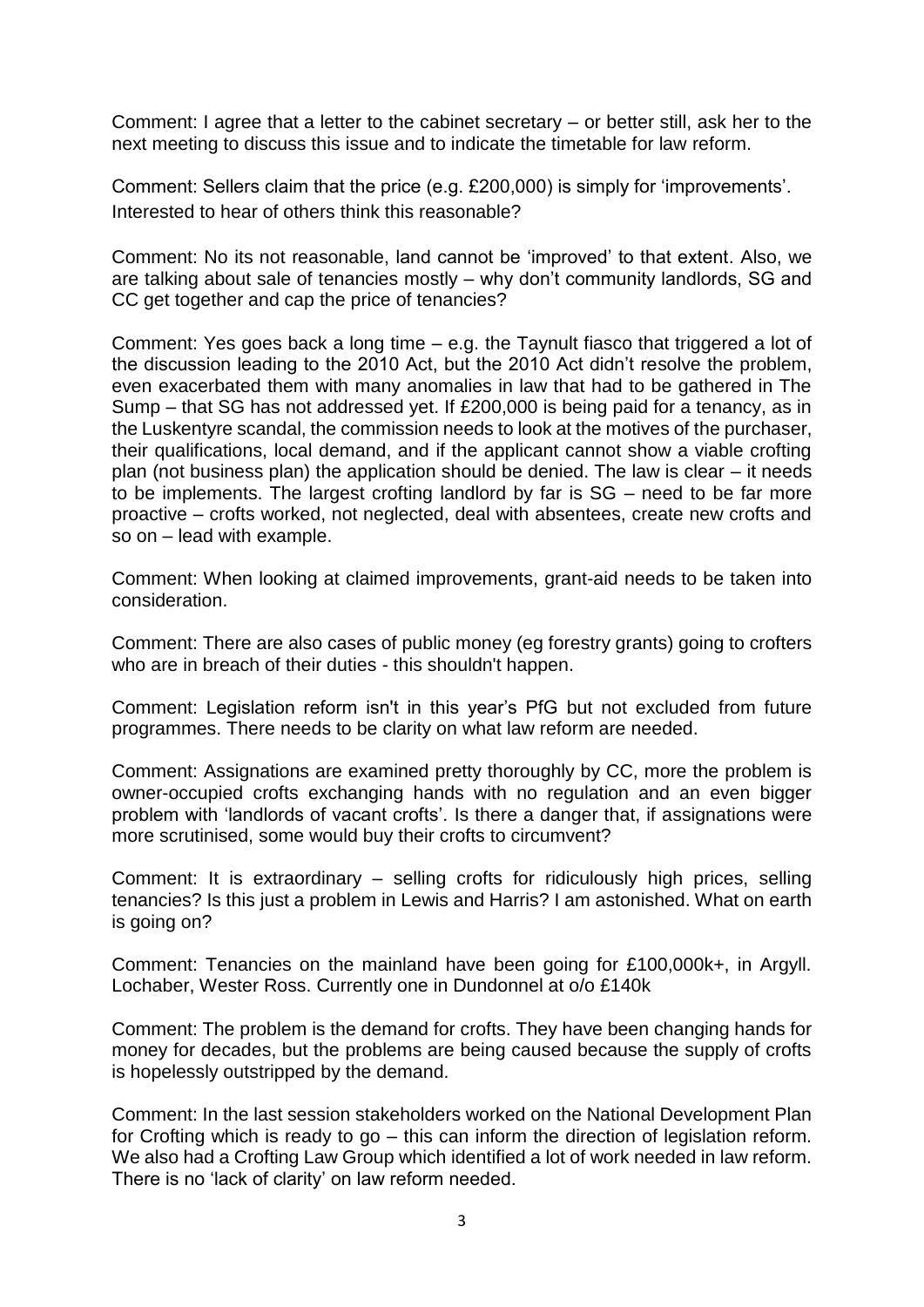SG: We are in process of building a programme of checks to proactively manage tenants regarding residency duties. When done this can be shared with other landlords – especially of community-owned estates. On value of improvements, this tends to be around £2,000-3,000 on bare-land crofts on SG estates.

Comment: Cabinet Secretary commenting on lack of crofting law reform in the PfG seemed to say that there is a lack of consensus on what is wanted – this is strange as in this group and the Crofting Law Group there has been remarkable consensus; Cabinet Secretary needs to be disabused of this.

Question: Does Scot Gov have any plans to reconvene the Crofting Law Reform group so that work can continue during this year, with the anticipation of legislative reform in the future?

Question: Can we also have feedback from SG on the implementation plan for the National Development Plan for Crofting.

Comment: Woodland crofts, creating new crofts, tenancy agreement can restrict the right to buy or assign, or even the right to de-croft land, in order to protect the land. SG should do the same in re-letting tenancies on SG estates or in creating new tenancies on new crofts. The key line in the recent SCF letter is 'everything in crofting is regulated - except the market'.

Comment: It is important to recognise the speed this is happening at – loss of young people coming in to crofting, the impact on language, climate change, these are all imminent. It is a very urgent situation. Hence disappointment that it is not in PfG – ok, so that's for this year, but that is another year's delay in dealing with this urgent problem which needs swift action.

Question: Can CC give an idea of how many assignations it intervenes in?

CC: board met to discuss this – will not be replying to the letter publicly because the issues raised are much bigger than the remit of the CC, and legislation doesn't allow the CC to act – for example in the creation of new crofts or the price crofts exchange hands for. CC will continue to engage with SCF and other stakeholders over these issues. Next board meeting will look at whether there is anything more CC can do regarding assignations under the current legislation.

Comment: There are some 'yes' or 'no' answers but we need to get beyond the CC role under the current act and look at what the CC could be and could do, and about the future of the crofting system.

Chair: Invite Cabinet Secretary to next meeting seems a good idea – get a plan for crofting legislation reform – it was rushed in the last session, needs to be much earlier in the parliamentary term this time. Is everyone in agreement?

#### **Agreed**.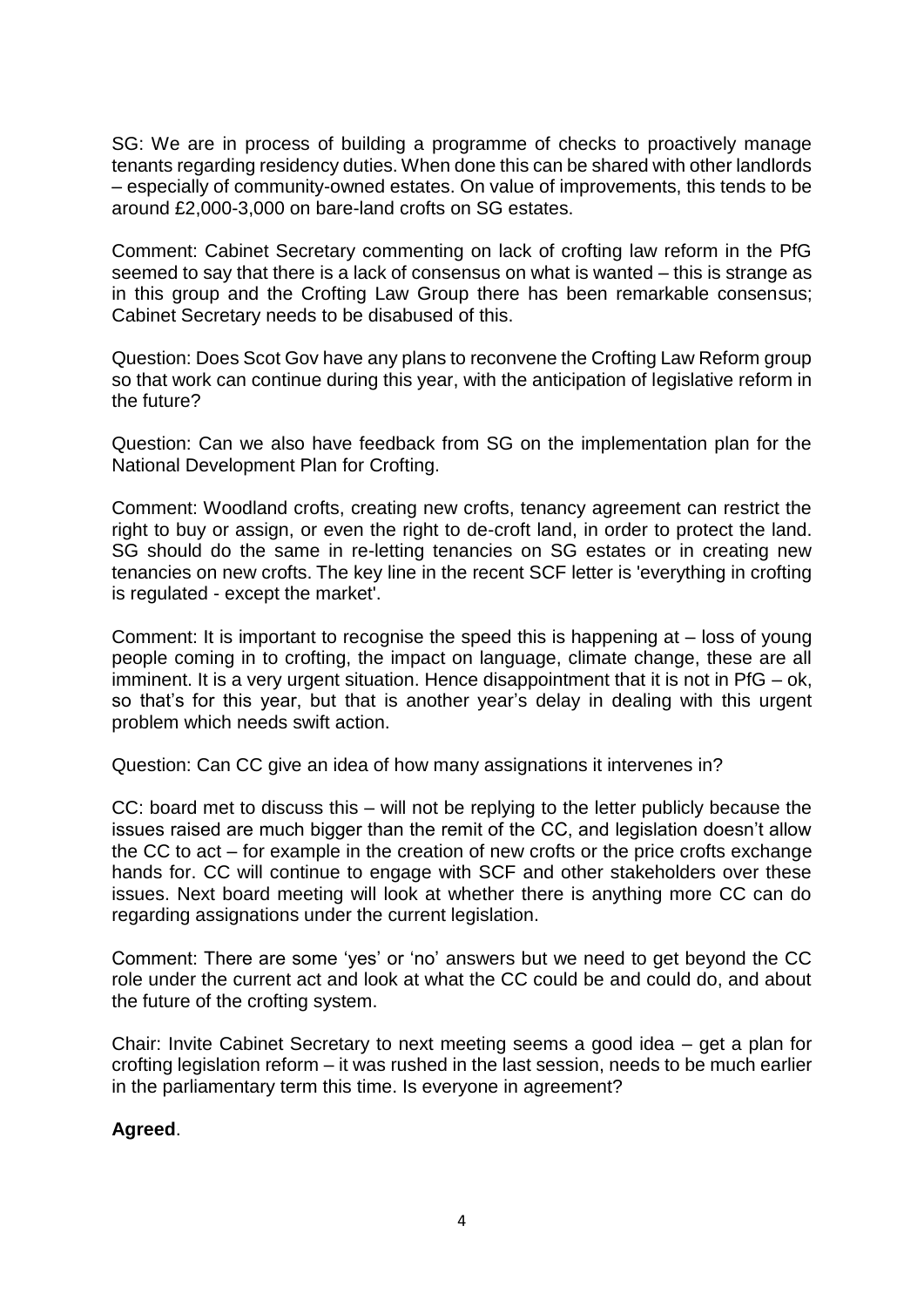Comment: We want to see a commission dealing with these big issues, not spending their time only dealing with relatively trivial things – fully support SCF in this.

SG: Croft House Grant - for 2020/21 financial year 37 applications approved with a value of £1.24m.

Comment: We could have an item at a future meeting looking in more detail at the Croft House Grant Scheme.

SG: Yes, happy to do this.

*Action: Invite Cabinet Secretary to next meeting and make crofting crisis and legislation the main item.*

### Agenda item 4

#### **Crofting administration**

Bill Barron, CC, cave an update on the work of the Commission. The main points included:

- 1. All four posts in the Western Isles are now filled. Karen MacRae and Lynn MacMillan in development roles, focusses mainly on Western Islea at the moment but developing methods that could be extended across the crofting counties; also Murry MacDonald in Lewis, bi-lingual phone receptionist, and Gillean Cunning in Benbecula, part of RALU team, following up breaches of duty.
- 2. Public meeting in Lairg on 19<sup>th</sup> October. Demo of on-line application system.
- 3. Backlog in regulatory casework. There was a backlog in 2018, team was increased and a lot of work got the situation improved, but it has slipped back since pandemic started. The connectivity issues are sorted but 4 main causes: Covid – not being able to go into the office etc; work on the on-line application system and the internal IT system has taken some staff off casework; staff turnover; 'process creep' – ensuring that decisions are robust, but makes processes a bit longer. Not cutting back on the IT projects as they will ensure better running in future; putting more resources into regulatory team; dealing with bottle-necks; will try to reverse 'process-creep' by dealing with more cases at front-line rather than going back up the line; and asking customers to bear with us and be selective about what phoning about. The on-line application system should become live during this winter – this will speed things up – and there is an external review of staffing of the CC which should advise on effective use of the resource and whether more resource is needed.

#### *Discussion*

Question: Have you included on-line webinars to demonstrate the new on-line application process – they are very effective?

Answer: Yes, we will look into this.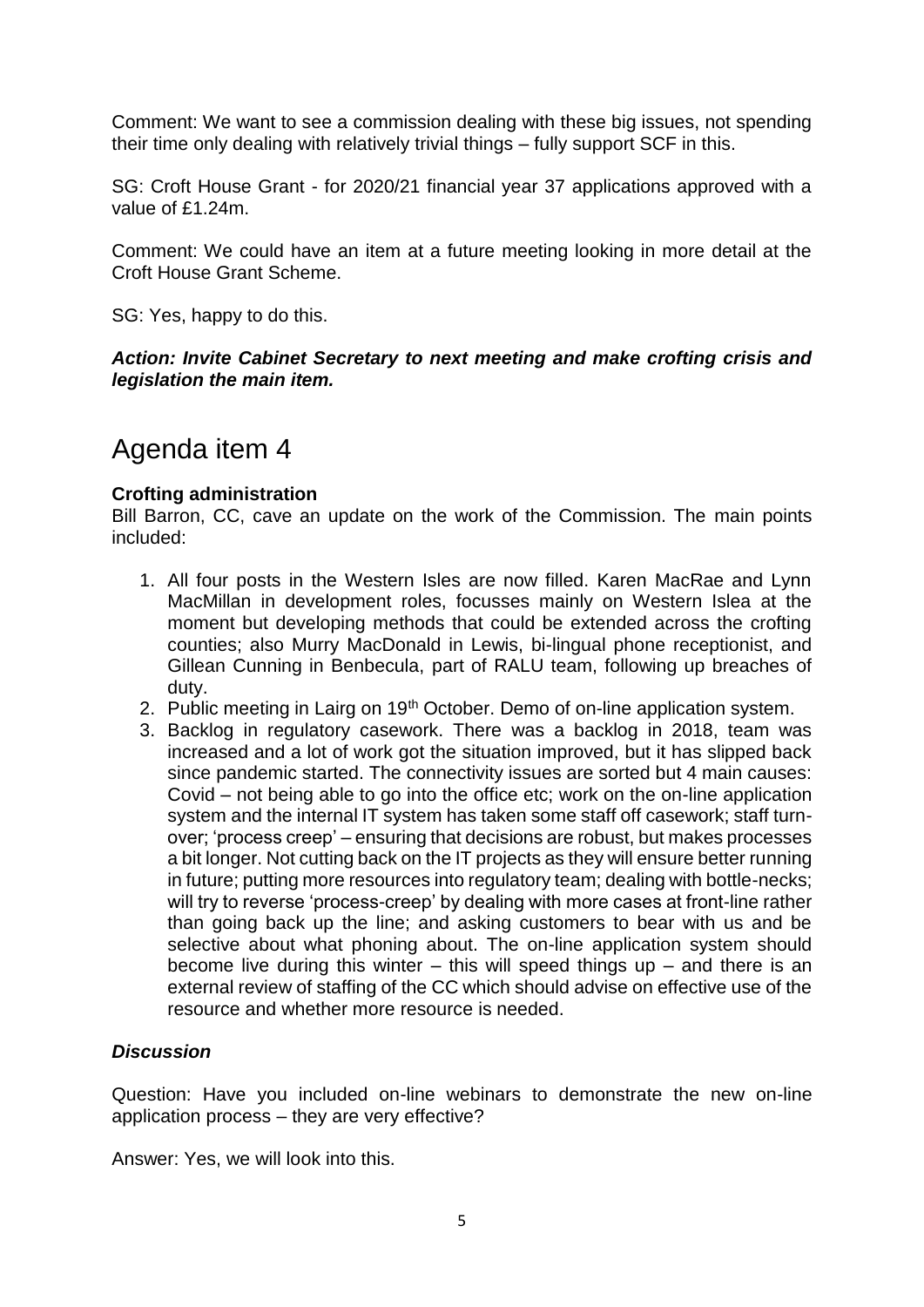Question: How many breaches of regulation do the RALU team have to deal with?

Answer: The duties team get their information from 3 places: 1. From those who 'confess' in the census – in a typical year about 500. Every one gets a 'soft' letter first and if it persists then a tougher letter. Last year the number doubled – nearly 1000, possibly an impact of Covid, people not able to visit the croft; 2. Referrals from crofting community or assessors – a small number; 3. From casework – apparent in application that applicant is in breach. Size of the team: was meant to be 4 but was often only 2 as the other 2 being borrowed for other things, but have expanded it to 6.

Comment: The landlord can also act on breaches of duty – they don't have to wait for the Commission to do something.

## Agenda item 5

#### **Control of greylag geese**

Morag Milne, NatureScot, gave a presentation on control of wild geese. The main points included:

- Getting the balance between population of wildlife, economy, environment and people.
- Geese under Annex 1 of the Birds Directive are protected at all times, Annex 2 birds, included the greylag, may be hunted. SNH ran some pilots, delivered by local goose management groups, to test if populations of resident greylags could be controlled effectively to reduce impact on crofting agriculture. 'Adaptive Management' – counting goose population and numbers shot annually to set bag limit for following year. SNH paid for marksmen, ammunition, bag-counts etc, and also obtained a licence for the sale of goose meat. Total of about 25,000 birds shot in the five year programme 2012-17.
- Results showed that goose populations were robust and could absorb substantial losses without effecting conservation status; crofters can, with some funding and coordination, control goose populations whilst maintaining conservation interest. Pilots closed in 2017 and SNH gave limited 'transition' funding to 2021.
- Challenges for the future include establishment of local goose management groups in all areas with excessive greylag populations; volunteers needed to shoot, oil eggs, corral geese; money.
- NatureScot will continue to offer advice and provide licences but no funding. National policy obliges NS to direct resources to species of greatest conservation need, as well as minimise economic losses of crofters and farmers due to geese.. Local goose management groups not happy. NS in discussion with RPID over future support.
- From April 2020 greylags now under general licence can be shot year-round. This may change next year.

#### *Discussion*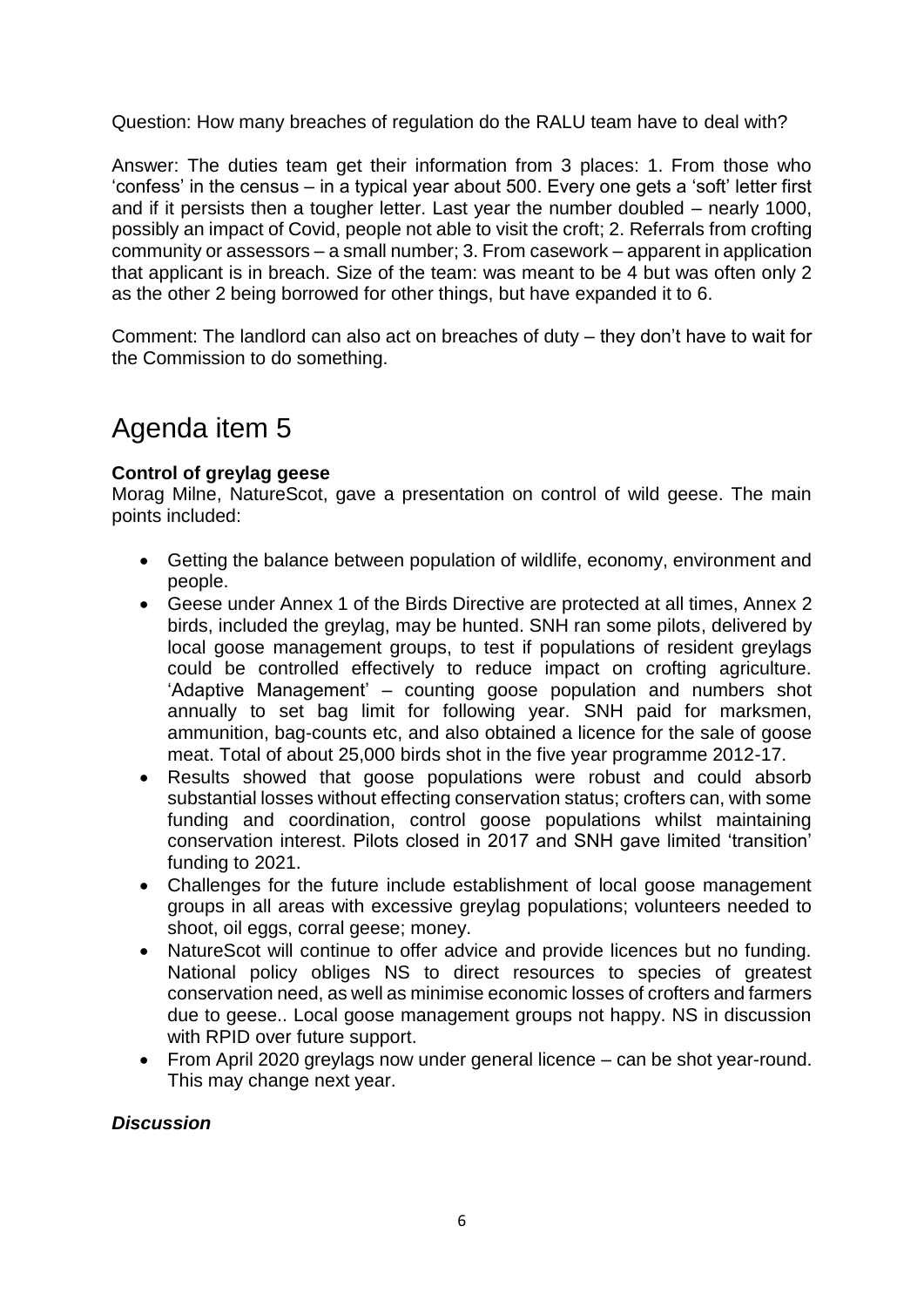Question: When funding for the AM scheme was ceased did NS carry out an Island Community Impact Assessment as laid out in the Islands (Scotland) Act 2018? The act says any responsible body such as NS must 'island-proof' any actions.

Answer: No this was not done. Perhaps should have been, could be done. We will come back to the group on this.

Comment: Withdrawal of funding is a step back to square one – numbers will return to the past very high numbers, all the good work of the adaptive management scheme will be undone. In Lewis and Harris funds are needed for coordination and cartridges – volunteers will do the shooting.

The SCF petition in the Scottish Parliament calling for funding for goose management is still live.

Question: Crofting agriculture on the Uists machair is unique and extremely environmentally friendly and enhances biodiversity – many species benefit from the work of the crofters. But the battle with geese is being lost – geese increase as funding diminishes. The funding for the adaptive management scheme was essential – if there is no funding the geese will take over. What does NatureScot want? Crofters and cattle and the environmental benefits or do they want geese?

Comment: NFUS wrote to NS saying the decision to withdraw funding is wrong, objectives have not been met, expecting goose control to continue is unrealistic. If no funding all the work of the AM schemes will be lost and goose numbers will increase. NS need to reconsider.

Chair: Is this possible?

NS: We do not want to go back to square one. We want crofters and the way of life maintained. It's about the balance – impact of the geese and conservation. We have received the correspondence from NFUS and the local goose management groups and will take discussions forward. Funding will be discussed, also with RPID. Also the wider policy is coming up for review.

Most of the work is done in the spring so if SG direct funding for goose control there is time for this to happen.

Chair: I suggest we raise this with the Cabinet Secretary at the next meeting.

Comment: it will be interesting to see how NS broad aspirations pan out – local goose groups haven't even been officially told about any of this, and at the National Goose Forum community engagement was supposed to be discussed but wasn't.

Comment: community impact assessment is a central plank to the Islands Act so we need to ask the Cabinet Secretary what her thoughts are on this at the next meeting. We need clarity.

Chair: Is everyone happy with this approach?

#### **Agreed**.